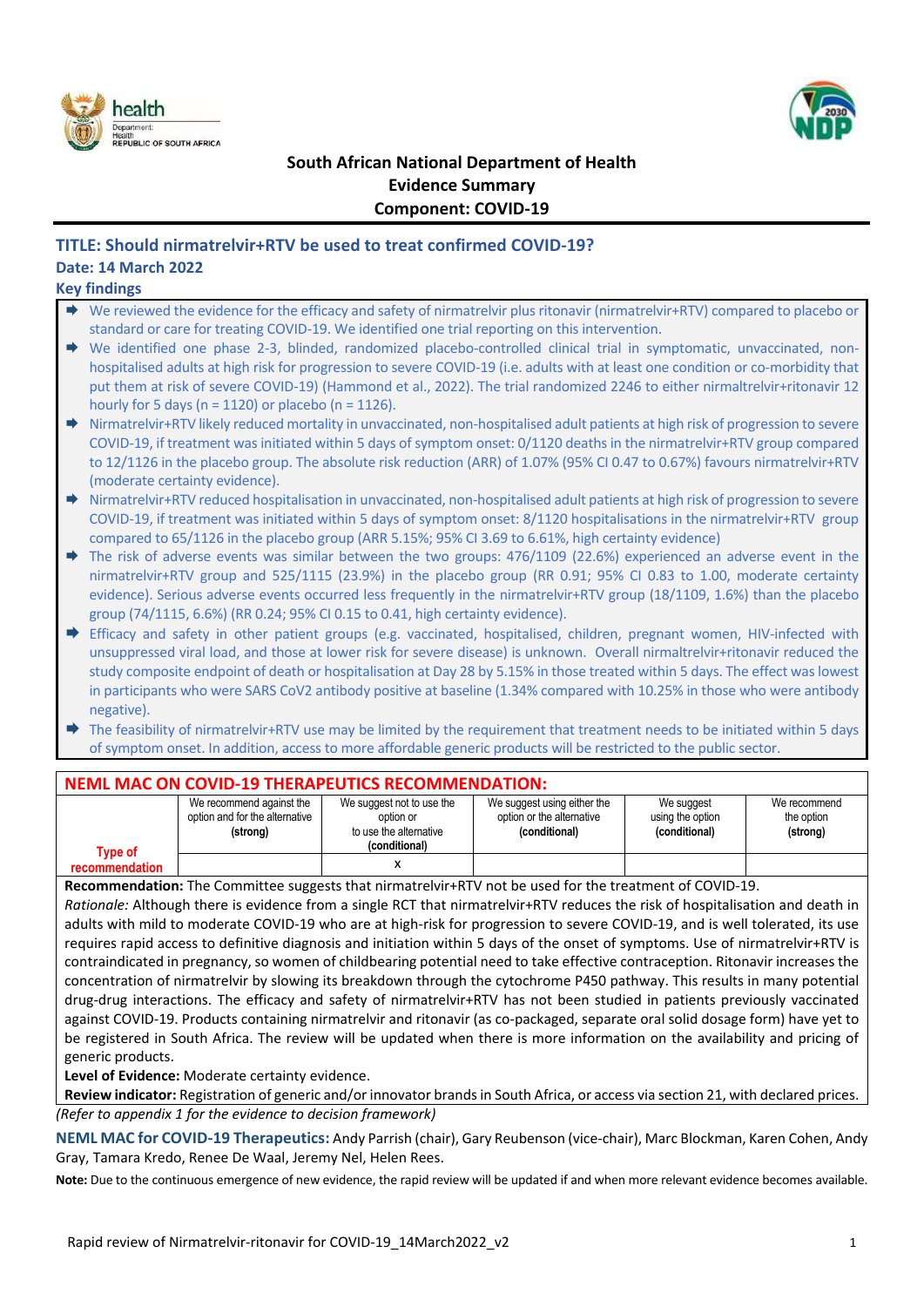### **BACKGROUND**

The U.S. Food and Drug Administration issued an [emergency use authorization \(EUA\)](https://www.fda.gov/media/155049/download) for nirmatrelvir+RTV tablets for the treatment of mild-to-moderate coronavirus disease (COVID-19) in December 2021. The EUA allows use of nirmatrelvir+RTV in patients 12 years of age and older, weighing ≥40 kilograms, with laboratory-confirmed SARS-CoV-2 infection, at high risk for progression to severe disease, specifically hospitalisation or death.<sup>1</sup>

Nirmatrelvir works by inhibiting MPTO, a viral enzyme critical to SARS-CoV-2 replication. Ritonavir increases the concentration of nirmatrelvir by slowing its breakdown through the cytochrome P450 pathway. This results in many potential drug-drug interactions. 2

<span id="page-1-1"></span>The European Medicines Agency (EMA) currently recommends that nirmatrelvir+RTV be administered as soon as possible after diagnosis of COVID-19 and within 5 days of the start of symptoms. They further recommend that it not be used with other medicines where a drug-drug interaction is predicted and that it not be used during pregnancy and in people who can become pregnant and who are not using contraception.<sup>3</sup>

**RESEARCH QUESTION:** Should nirmatrelvir+RTV be used to treat confirmed COVID-19?

### **METHODS**

<span id="page-1-0"></span>This evidence summary reflects data from a single peer-reviewed publication (Hammond et al., 2022)<sup>4</sup> as well as data provided by the EMA (European Medicines Agency. EMA, 2021). The published data reflected the full analysis of the phase 2/3 C4671005 clinical trial. The EMA document summarised relevant pre-clinical and earlier phase clinical trial data, as well as the interim and full analyses of C4671005. The main characteristics and trial outcomes are shown in Table 1.

Risk of bias for the trial was assessed independently and in duplicate by two reviewers (NB and NG) using the ROB 2.0 tool). We calculated risk ratios and 95% confidence intervals for the pre-specified outcomes, using an intention to treat approach. Table 3 is a GRADE Summary of Findings table for the comparison nirmatrelvir+RTV compared to usual care. 5

### **Eligibility criteria for review**

Population: Patients with confirmed SARS-CoV-2 infection; no restriction to age or co-morbidity

Intervention: Nirmatrelvir+RTV, either alone or in combination with other medicines

Comparators: Standard of care or placebo

Outcomes: Mortality; progression to hospitalisation; duration of hospitalisation; progression to requiring oxygen; progression to ICU admission; progression to mechanical ventilation; duration of ICU stay; clinical improvement on an ordinal scale at chosen time points; and time to clinical improvement; adverse reactions and adverse events

Study designs: Systematic reviews of randomised controlled trials; individual randomised controlled trials

### **RESULTS**

### **Results of search**

We did not conduct a formal search for this evidence summary. A peer reviewed publication (Hammond et al., 2022)<sup>[4](#page-1-0)</sup> and the data submitted by European Medicines Agency (EMA) (16 December 2022) (European Medicines Agency. EMA, 2021[\)](#page-1-1)<sup>3</sup> were retrieved, reviewed and summarised. The main characteristics and outcomes from the phase  $2/3$ C4671005 clinical trial are shown in Table 2.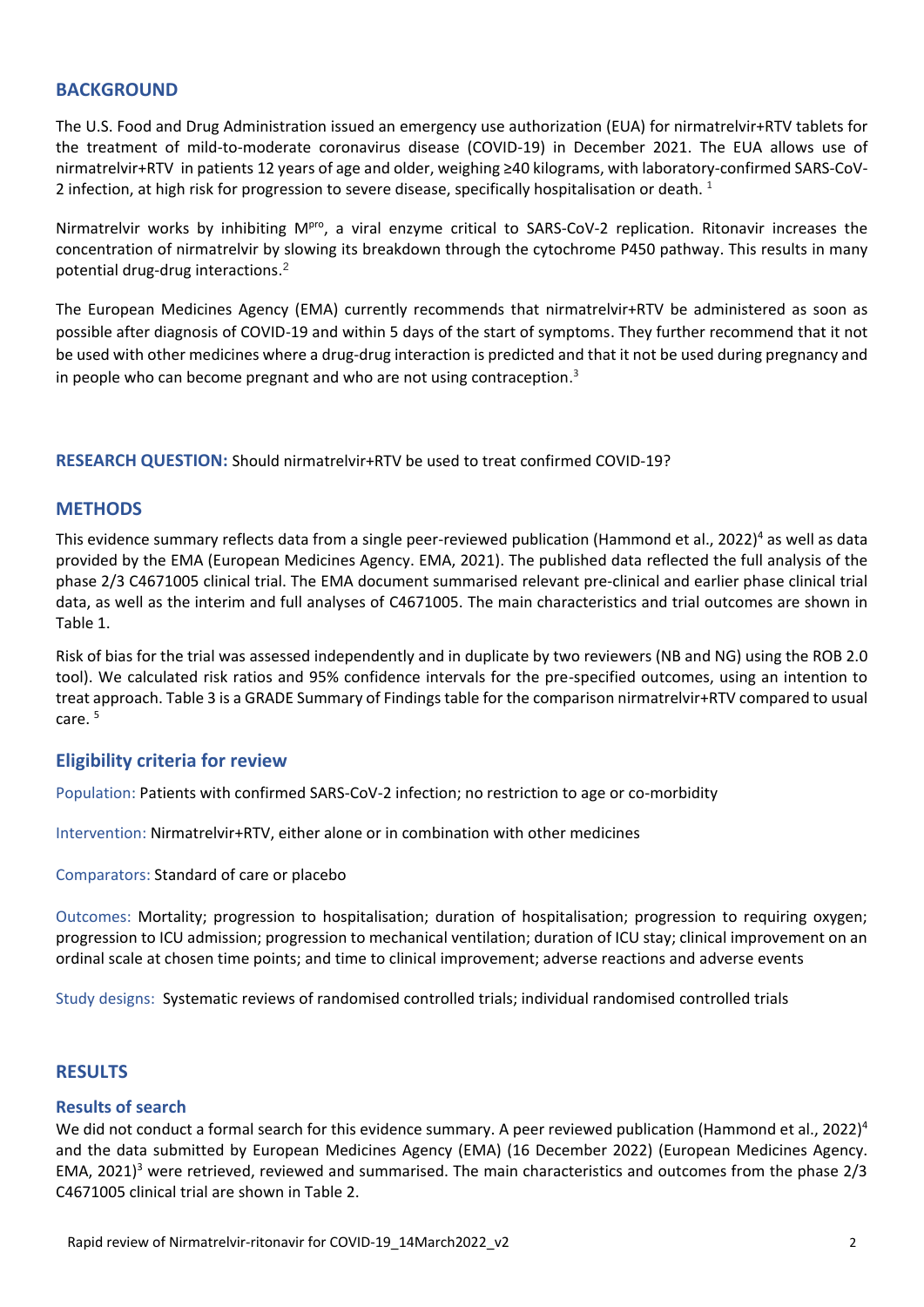#### **Description of the trial**

The EPIC-HR trial investigated the effectiveness of nirmatrelvir+RTV compared to standard of care, in the management of COVID-19. In a 1:1 ratio, 500 mg of nirmatrelvir plus 100 mg of ritonavir, or placebo, were administered orally every 12 hours for 5 days to symptomatic, unvaccinated, non-hospitalised adults at risk for severe COVID-19. Participants were recruited from the United States (105 sites), Bulgaria (30 sites), South Africa, (28 sites), Brazil (26 sites), India (19 sites), Mexico (18 sites), Ukraine (17 sites), Turkey (16 sites), Japan (10 sites), Spain (10 sites), Russia (9 sites), Argentina (8 sites), Colombia (8 sites), Poland (7 sites), South Korea (7 sites), Hungary (6 sites), Taiwan (5 sites), Malaysia (4 sites), Czech Republic (4 sites), Thailand (3 sites) and Puerto Rico (3 sites).

A total of 2246 patients underwent randomisation, where 1120 received nirmatrelvir+RTV and 1126 received placebo. Of 2246 participants randomised, 2102 had completed safety follow-up at day 34 and none had yet completed longer follow up through week 24.

The investigators reported results for two treatment groups: those treated within 5 days of onset of symptoms (n=1039 and n=1046 in the nirmatrelvir+RTV and placebo groups, respectively); and those treated within 3 days of onset of symptoms (modified ITT) (n=697 and n=682 in the nirmatrelvir+RTV and placebo groups, respectively).

The main exclusion criteria included having a history of previous confirmed SARS-CoV2 infection or previous hospitalisation for the medical treatment of COVID-19; having current need for hospitalisation or anticipated need for hospitalisation within 48 hours after randomisation;; having received or expected to receive any dose of a SARS-CoV-2 vaccine before the Day 34 visit and having an oxygen saturation of <92%. (Table 1 summarises the characteristics and results reported of the included trial). The trial describes two interim analyses. The first interim analysis was conducted after 45% of participants had completed day 28 assessments in the mITT analysis set (i.e., 28 days after randomisation). The second interim analysis was conducted when 70% participants completed day 28 assessments.

#### **Appraisal RoB 2.0**

Overall, the trial was well reported. Sequence generation and allocation concealment were well managed, blinding was applied to participants, researchers and outcome assessors, minimising the likelihood of detection of performance bias. The concern was regarding reporting results of sub-sets of the overall population, thereby reporting sub-group that may not have been adequately powered to answer the question and because of selection of those that could be identified by 3 days, may introduce selection bias. The analysis plan was pre-specified in the protocol. Overall, risk of bias was assessed as having serious 'bias due to missing outcome data' (Table 2).

### **Effects of the intervention**

The following outcomes were not reported in the trial report: Progression to requiring oxygen; duration of hospitalisation; progression to ICU admission; duration of ICU stay; duration of mechanical ventilation; clinical improvement on an ordinal scale at chosen time points, and time to clinical improvement. The manuscript reported a composite outcome of death or hospitalisation as follows:

Modified intention to treat analysis (1379 of the 2246 patients in the full analysis population who commenced treatment within 3 days after symptom onset and did not receive monoclonal antibodies):

Covid-19–related hospitalisation or death from any cause at 28 days were 0.72% and 6.45% in the nirmatrelvir and placebo groups, respectively, corresponding to a difference of −5.81 percentage points (95% CI, –7.78 to –3.84; P<0.001) and an 88.9% relative risk reduction in Covid-19–related hospitalisation or death from any cause. For our report we extracted results for the outcomes all-cause mortality or hospitalisation; adverse effects and serious adverse effects.

### **1. All-cause mortality**

Treated within 3 days of symptom onset: no deaths (0/697; 0%) compared to 9/682 (1.32%) in the active and placebo groups (RR 0.05; 95% CI 0.00 - 0.88; low certainty evidence).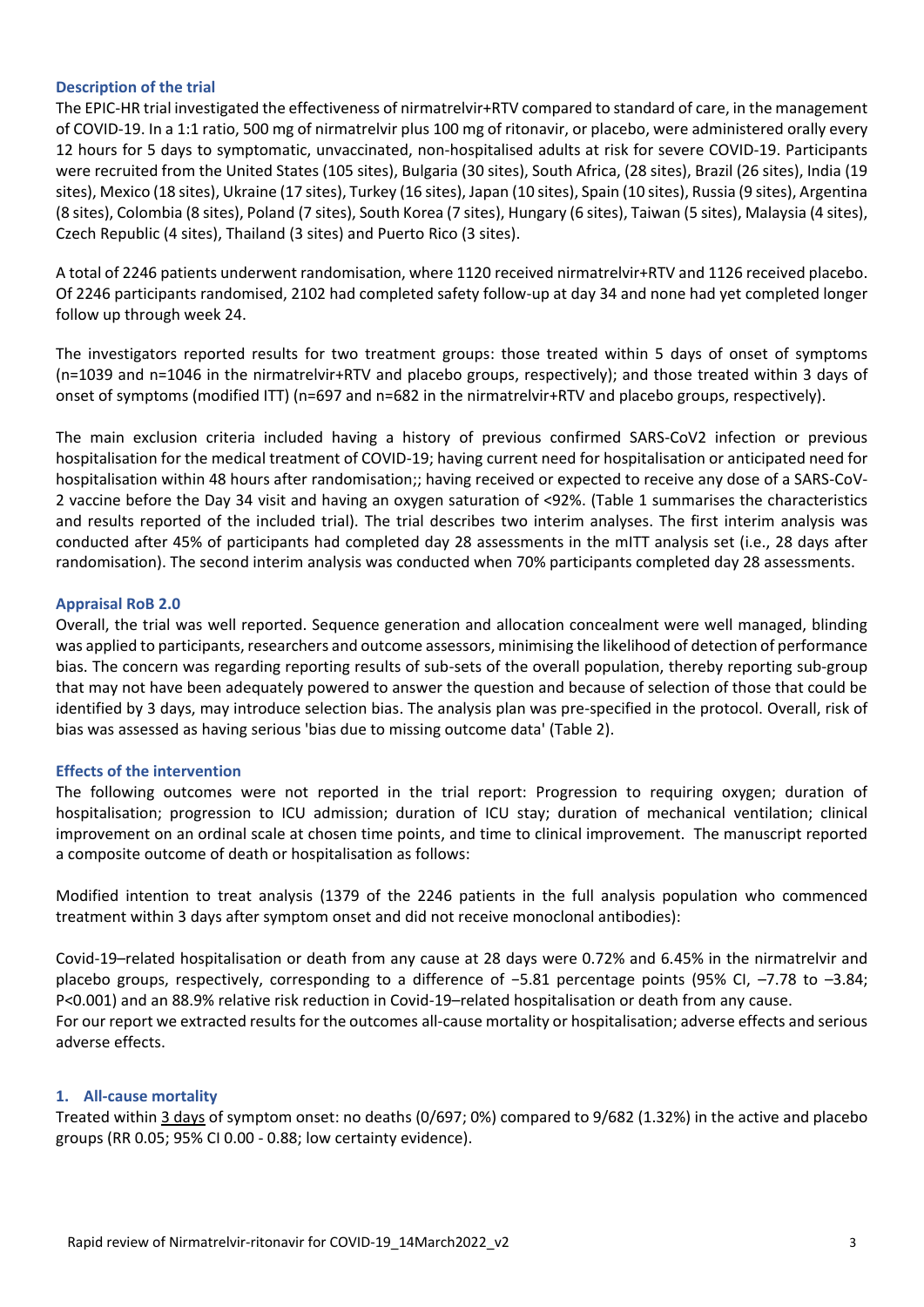Treated within 5 days of symptom onset: 0/1120 deaths (0%) compared to 12/1126 (1.07%) in the placebo group (RR 0.04; 95% CI 0.00 - 0.68; moderate certainty evidence). The calculated fragility index for mortality (started within 5 days) is 4.

### **2. Hospitalisation**

Treated within 3 days of symptom onset: there were 5/697 (0.72%) compared to 44/682 (6.45%) hospitalisations in the active and placebo groups (RR 0.11; 95% CI 0.04 - 0.28; moderate certainty evidence).

Treated within 5 days of symptom onset: there were 8 /1120 hospitalisations (0.71%) compared to 65/1126 (5.77%) in the placebo group (RR 0.12; 95% CI 0.06 - 0.26; high certainty evidence).

#### **3. Adverse events**

Overall, there were 476/1109 (42.92%) adverse events in the nirmatrelvir+RTV group compared to 525/1115 (47.09%) in the safety analysis population (received at least one dose of trial medicine) - RR 0.91 (95% CI 0.83, 1.00) (moderate certainty).

In terms of adverse events considered related to the medicine or placebo, there were 123/1109 (11.09%) in the active group compared to 52/1115 (4.66%) in the placebo group - RR 2.38 (95% CI 1.74, 3.25) (moderate certainty). Adverse events considered by the site investigator to be related to the trial drug or placebo were more common among recipients of nirmatrelvir+RTV (86/1109 participants, 7.8%) than among placebo recipients (42/1115 participants, 3.8%). Adverse events experienced by those participants included dysgeusia (5.6% with nirmatrelvir+RTV vs 0.3% with placebo), diarrhoea (3.1% vs 1.6%) and vomiting (1.1% vs 0.8%).

#### **4. Serious adverse events**

Overall, fewer serious adverse events (18/1109 (1.6%) vs. 74/1115 (6.6%); RR 0.24; 95% CI 0.15, 0.41; high certainty) and fewer adverse events leading to discontinuation of the drug or placebo (23 (2.1%) vs. 47 (4.2%)) occurred in the active group. Adverse events and serious AEs are summarised below in the Table from the manuscript (Table 1).

**Table 1. Adverse events reported in the manuscript** Hammond J et al; EPIC-HR Investigators. Oral Nirmatrelvir for High-Risk, Nonhospitalized Adults with Covid-19. N Engl J Med. 2022 Feb 16. doi: 10.1056/NEJMoa2118542. Epub ahead of print. PMID: 35172054.

| Table 2. Summary of Adverse Events, Serious Adverse Events, and Adverse Events Leading to Discontinuation through<br>Day 34 (Safety Analysis Population).* |                                              |                       |
|------------------------------------------------------------------------------------------------------------------------------------------------------------|----------------------------------------------|-----------------------|
| <b>Adverse Event Category</b>                                                                                                                              | Nirmatrelvir plus<br>Ritonavir<br>$(N=1109)$ | Placebo<br>$(N=1115)$ |
| Events that emerged during treatment period                                                                                                                |                                              |                       |
| No. of adverse events                                                                                                                                      | 476                                          | 525                   |
| Patients with adverse events - no. (%)                                                                                                                     |                                              |                       |
| Any adverse event                                                                                                                                          | 251(22.6)                                    | 266(23.9)             |
| Serious adverse event                                                                                                                                      | 18(1.6)                                      | 74(6.6)               |
| Maximum grade 3 or 4 adverse event                                                                                                                         | 45(4.1)                                      | 93(8.3)               |
| Maximum grade 5 adverse event                                                                                                                              | $\Omega$                                     | $13^{+}(1.2)$         |
| Discontinued drug or placebo because of adverse event                                                                                                      | 23(2.1)                                      | 47(4.2)               |
| Had dose reduction or temporary discontinuation owing to<br>adverse event                                                                                  | 4(0.4)                                       | 4(0.4)                |
| Events considered to be related to drug or placebo                                                                                                         |                                              |                       |
| No. of adverse events                                                                                                                                      | 123                                          | 52                    |
| Patients with adverse events - no. (%)                                                                                                                     |                                              |                       |
| Any adverse event                                                                                                                                          | 86(7.8)                                      | 42(3.8)               |
| Serious adverse event                                                                                                                                      | $1 (-0.1)$                                   | $\Omega$              |
| Maximum grade 3 or 4 adverse event                                                                                                                         | 5(0.5)                                       | 5(0.4)                |
| Maximum grade 5 adverse event                                                                                                                              | $\Omega$                                     | $\Omega$              |
| Discontinued drug or placebo because of adverse event                                                                                                      | 9(0.8)                                       | 7(0.6)                |
| Had dose reduction or temporary discontinuation owing to<br>adverse event                                                                                  | 2(0.2)                                       | 3(0.3)                |

\* Shown are data for all patients who received at least one dose of drug or placebo.

† All reported deaths were related to Covid-19; causes of death included Covid-19 pneumonia (8 patients), Covid-19 (3 patients), pneumonitis (1 patient), and acute respiratory failure (1 patient).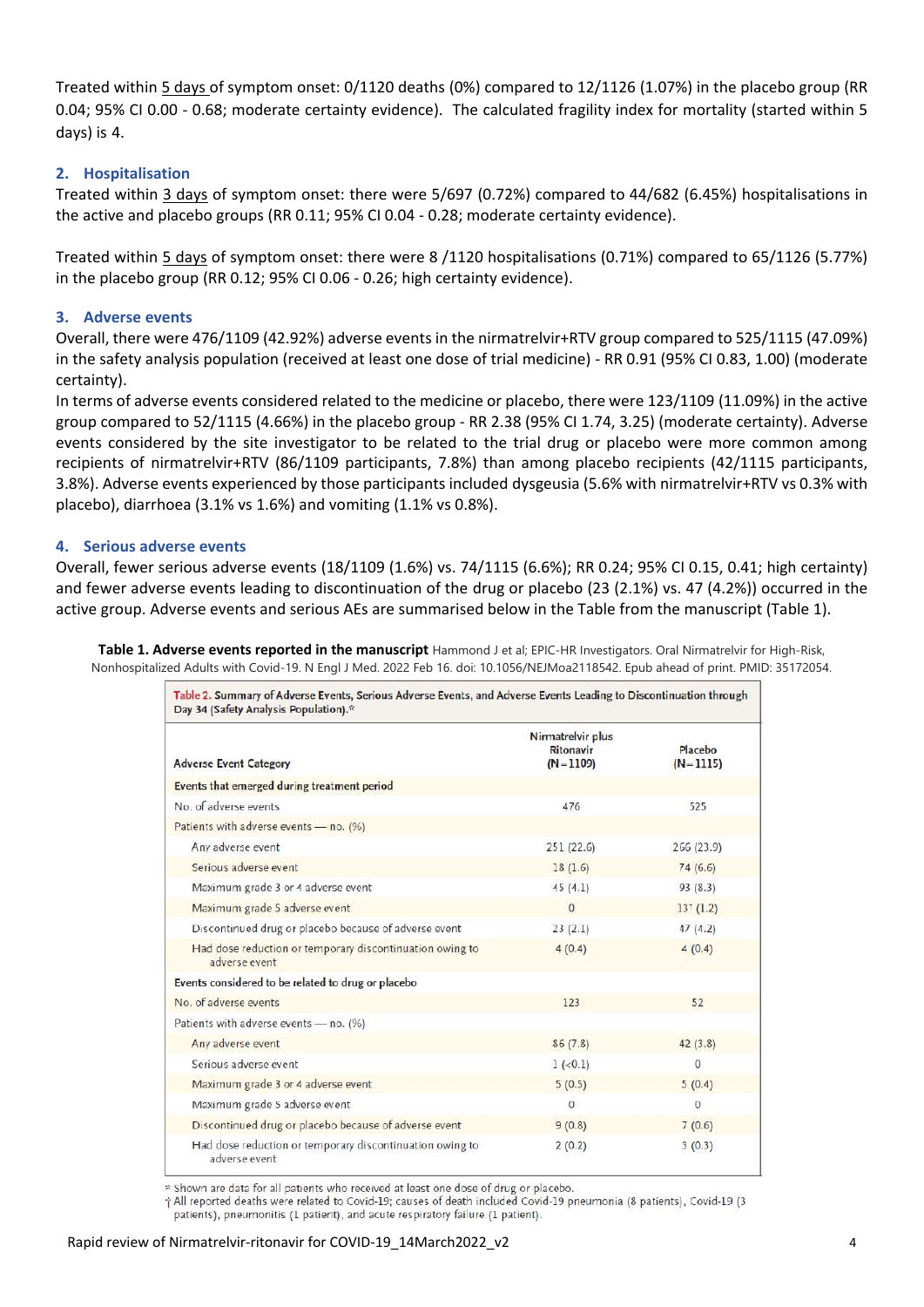# **CONCLUSION**

One well-conducted RCT showed that treatment with nirmatrelvir+RTV early in COVID-19 (within 5 days of symptom onset) probably reduces hospitalisation and death in unvaccinated, non-hospitalised adults at high risk of progression to severe COVID-19. Nirmatrelvir+RTV efficacy and safety in patients who have previously received a COVID-19 vaccine is unknown, and important key populations were excluded from the study, including children, adolescents, pregnant women and people living with HIV with HIV viral loads >400 copies/mL. In addition, there are important logistic difficulties that would have to be overcome for the treatment to be rolled out successfully in South Africa, including timeous diagnosis of COVID-19, access to a prescription and to the dispensed product, the exclusion of patients who might be expected to have significant drug-drug interactions, and appropriate selection of high-risk individuals at primary health care level.

**Reviewers:** Gary Reubenson, Jeremy Nel, Renee de Waal, Tamara Kredo, Ntombifuthi Blose, Natasha Gloeck (risk of bias assessment), Milli Reddy, Trudy Leong.

**Declaration of interests:** GR (Department of Paediatrics & Child Health, University of the Witwatersrand); JN (Department of Medicine, Faculty of Health Sciences, University of the Witwatersrand); Renee De Waal (Centre for Infectious Disease Epidemiology and Research, University of Cape Town); MR (Better Health Program) and TL (Essential Drugs Programme, National Department of Health) have no interests pertaining to nirmatrelvir+RTV. TK (Cochrane South Africa, South African Medical Research Council (SAMRC); Division of Clinical Pharmacology, Department of Medicine and Division of Epidemiology and Biostats, Department of Global Health, Faculty of Medicine and health Sciences, Stellenbosch University; TK is co-director of the South African GRADE Network and TK, NB, NG are partly supported by the Research, Evidence and Development Initiative (READ-It) project. READ-It (project number 300342- 104) is funded by UK aid from the UK government; however, the views expressed do not necessarily reflect the UK government's official policies.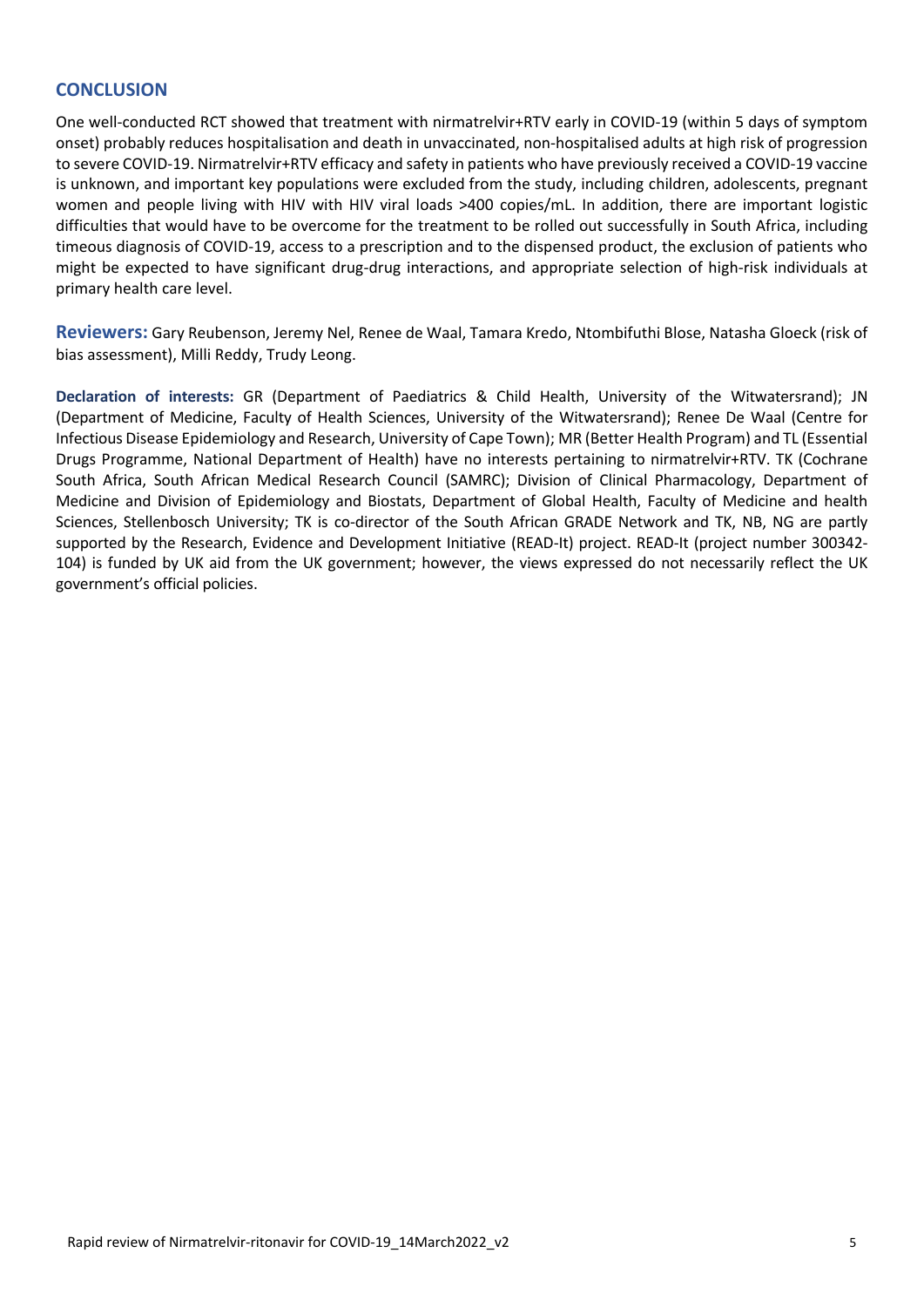# **Table 1: Characteristics of included study**

| <b>Citation</b>           | <b>Study design</b> | Population (n)                                            | <b>Treatment</b>        | <b>Main findings</b>                                                   | Risk of bias (ROB 2.0)                                 |
|---------------------------|---------------------|-----------------------------------------------------------|-------------------------|------------------------------------------------------------------------|--------------------------------------------------------|
| <b>European Medicines</b> | Design: Phase 2/3   | Non-hospitalised, symptomatic,                            | 300 mg of               | Efficacy assessments through Day 28, a safety follow-up period through | Overall judgement<br>with                              |
| Agency. EMA.              | randomised,         | unvaccinated adult participants with                      | nirmatrelvir plus       | Day 34, and long-term follow-up at Weeks 12 and 24.                    | regards to risk of bias:                               |
| Conditions of Use,        | double-blind,       | COVID-19 at increased risk of                             | 100 mg of               |                                                                        | <b>SERIOUS</b>                                         |
| Conditions for            | placebo-            | progressing to severe illness                             | ritonavir 12            | Primary outcome: Proportion with COVID-19 related hospitalisation or   |                                                        |
| Distribution and          | controlled          |                                                           | hourly for 5            | death from any cause Day 28                                            | <b>Randomisation:</b><br>Was                           |
| Patients Targeted.        |                     | Sample size: N = 2246. (Full Analysis)                    | days (10 doses          |                                                                        | conducted LOW RISK but                                 |
| 2021.                     | Multinational       | age: 46 years; 1148 patients (51.1%)                      | total), vs              | Results: primary outcomes: nirmatrelvir+ritonavir vs placebo:          | concern raised in reporting                            |
|                           |                     | were male, 1607 (71.5%) were White                        | placebo in a 1:1        |                                                                        | of results in sub-sets of the                          |
| Hammond J et al;          |                     | & 315 (14.0%) Asian.                                      | ratio.                  | COVID-19-related hospitalization or death by day 28                    | overall<br>population,                                 |
| EPIC-HR                   |                     |                                                           |                         | Modified intention- to treat population: 3/389 [0.77%]; 0 deaths) vs   | potentially undermining the                            |
| Investigators. Oral       |                     | <b>Main inclusion criteria:</b>                           | <b>Control: Placebo</b> | 27/385 [7.01%]; 7 deaths), significant difference of -6.32 % points    | purpose of randomization                               |
| Nirmatrelvir for          |                     | • Confirmed SARS-CoV-                                     | "Company                | (95% CI, -9.04 to -3.59; P<0.001). Relative risk reduction: 89.1%      | and introducing Selection                              |
| High-Risk,                |                     | 2 infections determined by RT-PCR                         | selected                | mITT-1: 5.765% (95% CI: -7.917% to - 3.613%; p<0.0001) absolute        | Bias: 1) sub-groups -                                  |
| Nonhospitalized           |                     | (other molecular or antigen tests)                        | placebo as              | reduction, from 6.764% to 0.999%.                                      | underpowered to answer                                 |
| <b>Adults with Covid-</b> |                     | within 5 days prior to randomization                      | comparator              | Treated within 3 days of symptom onset: (1379/2246 patients in the     | question as posed by the                               |
| 19. N Engl J Med.         |                     | • Initial onset of signs/symptoms                         | since there             | full analysis), 5/697 (0.72%) vs 44/ 682 (6.45%) difference of -5.81 % | trial; 2) when reporting sub-                          |
| 2022 Feb 16. doi:         |                     | attributable to COVID-19 within 5 days                    | were no-                | points (95% CI, -7.78 to -3.84; P<0.001). 88.9% relative risk. 0 vs 9  | set, with selection of a                               |
| 10.1056/NEJMoa211         |                     | prior to randomization                                    | globally                | deaths                                                                 | specific population, not<br>specifically determined by |
| 8542. Epub ahead of       |                     | • ≥1 characteristic or underlying                         | approved                | Treatment within 5 days after symptom onset (mITT): 8/1039             | randomization, but rather by                           |
| print. PMID:              |                     | medical condition associated with an                      | Standard of             | (0.77%) vs 66/1046 (6.31%) patients (P<0.001). Relative risk           | those who managed to be                                |
| 35172054.                 |                     | increased risk of developing severe                       | Care (SoC)              | reduction: 87.80%.                                                     | identified at 3 days - no                              |
|                           |                     | illness from COVID-19: diabetes,                          | treatment for           | Treatment within 5 days after symptom onset (ITT): 8/1120 (0.71%)      | certainty that randomization                           |
|                           |                     | overweight (BMI >25), chronic lung                        | this patient            | vs 66/1126 (5.86%) patients. Relative risk reduction: 87.81%           | was sufficient, and there is                           |
|                           |                     | disease (including asthma), chronic                       | population as of        |                                                                        | therefore the element of                               |
|                           |                     | kidney disease, current smoker,                           | June 2021".             | <b>Secondary outcomes:</b>                                             | selection bias: HIGH RISK                              |
|                           |                     | immunosuppressive disease or                              |                         | Incidence of treatment emergent adverse events                         |                                                        |
|                           |                     | immunosuppressive treatment,                              |                         | Incidence of SAEs & AE leading to discontinuations                     | <b>Measurement of the</b>                              |
|                           |                     | cardiovascular disease, hypertension,                     |                         |                                                                        | outcome: Missing outcome                               |
|                           |                     | sickle cell disease,                                      |                         | nirmatrelvir+ritonavir vs placebo:                                     | data: HIGH RISK                                        |
|                           |                     | neurodevelopmental disorders, active                      |                         |                                                                        |                                                        |
|                           |                     | cancer, medically related<br>technological dependence, or |                         | Any AEs: 22.6% vs 23.9%                                                | <b>Detection or performance</b>                        |
|                           |                     | were 60 years of age and older                            |                         | Most frequently reported AE & event considered to be related to        | bias: Sequence generation                              |
|                           |                     | regardless of comorbidities                               |                         | drug or placebo:                                                       | & allocation concealment                               |
|                           |                     |                                                           |                         | dysgeusia (5.6%, vs 0.3%)<br>$\circ$                                   | were well managed,                                     |
|                           |                     | <b>Main exclusion criteria:</b>                           |                         | diarrhea (3.1% vs. 1.6%),<br>$\circ$                                   | blinding was applied to                                |
|                           |                     | • History of hospitalization for                          |                         | fibrin D-dimer increase (1.9% vs. 2.8%),<br>$\circ$                    | participants, researchers &                            |
|                           |                     | treatment of COVID-19                                     |                         | alanine aminotransferase increase (1.5% vs. 2.4%),<br>$\circ$          | outcome assessors. Analysis                            |
|                           |                     | • Current need or anticipated need for                    |                         | headache (1.4% vs. 1.3%),<br>$\circ$                                   | plan noted as pre-specified                            |
|                           |                     | hospitalization within 48 hours after                     |                         | creatinine renal clearance decrease (1.4% vs. 1.6%),<br>$\circ$        | in protocol. Overall, trial                            |
|                           |                     | randomization                                             |                         | nausea (1.4% vs. 1.7%),<br>$\circ$                                     | was well reported referring                            |
|                           |                     |                                                           |                         | vomiting (1.1% vs. 0.8%);<br>$\circ$                                   |                                                        |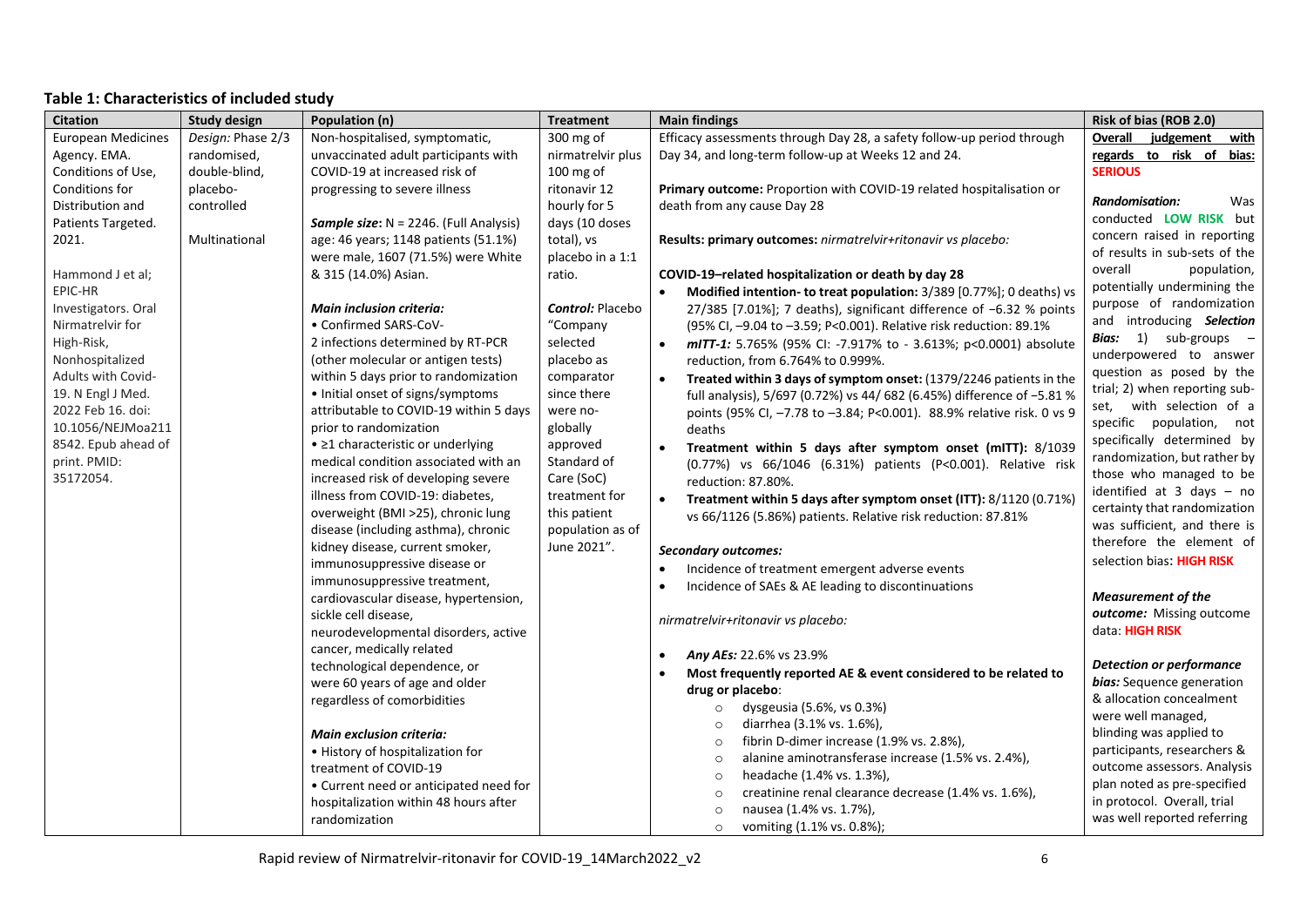| <b>Citation</b> | <b>Study design</b> | Population (n)                                                                                                                                                                                         | <b>Treatment</b> | <b>Main findings</b>                                                                                                                                                                                                                                                                                                            | Risk of bias (ROB 2.0)                          |
|-----------------|---------------------|--------------------------------------------------------------------------------------------------------------------------------------------------------------------------------------------------------|------------------|---------------------------------------------------------------------------------------------------------------------------------------------------------------------------------------------------------------------------------------------------------------------------------------------------------------------------------|-------------------------------------------------|
|                 |                     | Prior to current disease episode,<br>any confirmed SARS-CoV-2<br>infection<br>• Has or expected to receive any dose<br>of a SARS-CoV-2 vaccine before the<br>Dav 34 visit.<br>• Oxygen saturation <92% |                  | AEs were nonserious, mostly grade 1 or 2, & resolved<br>SAEs (occurring in $\geq$ 2 patients): 1.6% vs 6.6%<br>Covid-19 pneumonia (6 [0.5%], vs 37 [3.3%]),<br>0 vs 13 deaths among placebo recipients, all COVID-19-related<br>(COVID-19 pneumonia, n=8; COVID-19, n=3; pneumonitis, n=1; &<br>acute respiratory failure, n=1) | to the publication and EMA<br>report.: LOW RISK |
|                 |                     |                                                                                                                                                                                                        |                  | AEs that led to discontinuation of the trial drug or placebo in >1 patient<br>2.1% vs 4.2% were Covid-19 pneumonia, nausea, decreased renal<br>creatinine clearance, vomiting, COVID-19, decreased glomerular filtration<br>rate, pneumonia, pneumonitis, decreased white-cell count, & dysgeusia.                              |                                                 |

## **Table 2. Characteristics of planned and ongoing studies**

| Treatment (per arm)                                                       |      | Severity at enrollment           | Sponsor/Funder | Registry number        | url link                                                                 |
|---------------------------------------------------------------------------|------|----------------------------------|----------------|------------------------|--------------------------------------------------------------------------|
| (1) PF-07321332 + ritonavir vs (2) Placebo [EPIC-HR]                      | 2260 |                                  | Pfizer         | NCT04960202            | https://clinicaltrials.gov/show/NCT04960202                              |
| (1) Pf-07321332 vs (2) Ritonavir vs (3) Placebo                           | 2634 | Close contacts to covid patients | Pfizer Inc.    | EUCTR2021-002894-24-ES | https://www.clinicaltrialsregister.eu/ctr-search/trial/2021-002894-24/ES |
| $(1)$ Pf-07321332 + ritonavir vs $(2)$ Placebo [EPIC-SR]                  | 1140 | Mil                              | Pfizer         | NCT05011513            | https://clinicaltrials.gov/show/NCT05011513                              |
| (1) Pf-07321332 + ritonavir vs (2) Pf-07321332 + ritonavir vs (3) Placebo | 2634 | Close contacts to covid patients | Pfizer         | NCT05047601            | https://clinicaltrials.gov/show/NCT05047601                              |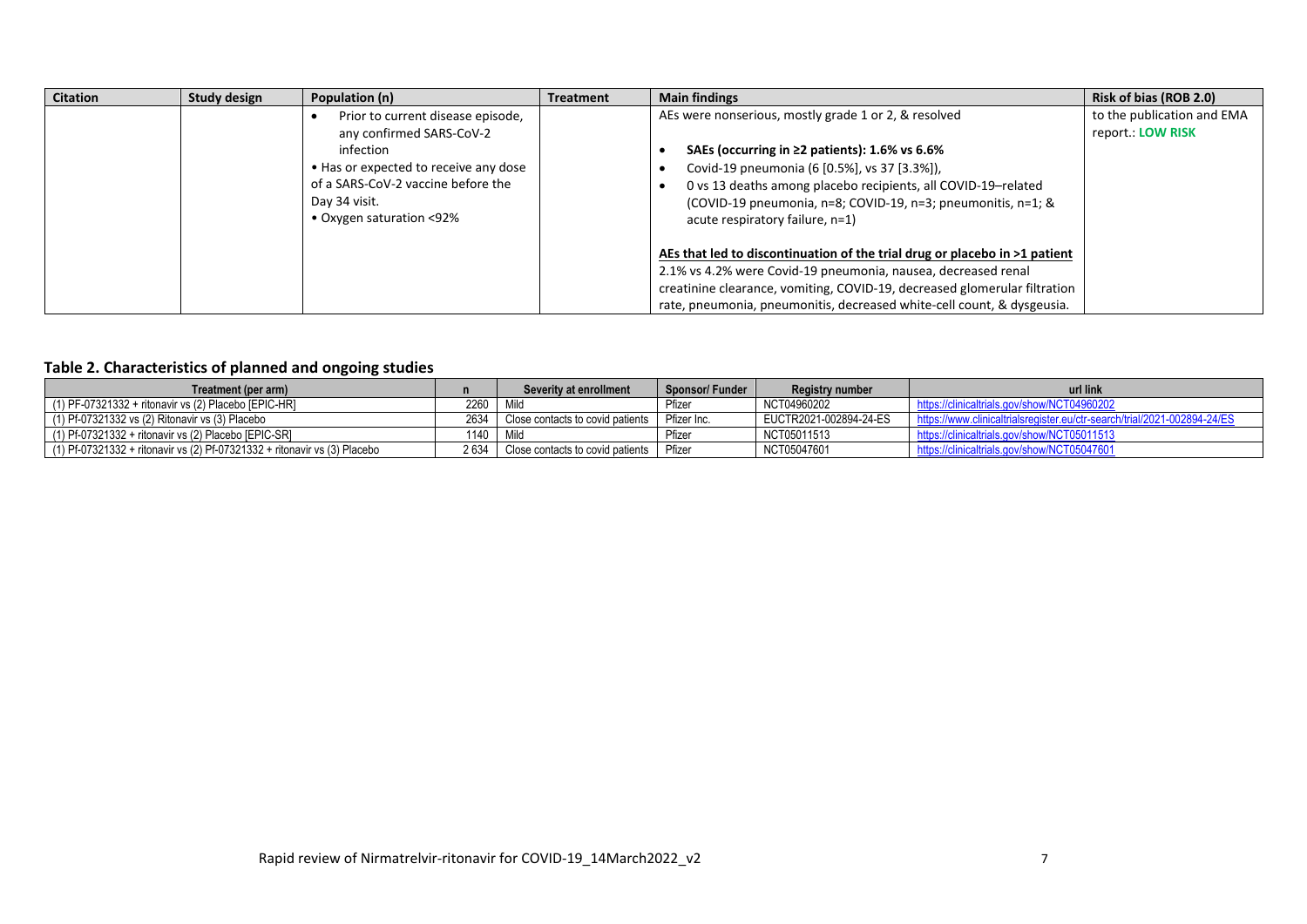|  |  | Table 3: Summary of findings |  |  |
|--|--|------------------------------|--|--|
|--|--|------------------------------|--|--|

|                       | <b>Certainty assessment</b>                                         |                               |                                                                        |                     |                      |                                | Nº of patients                     |                  | <b>Effect</b>                               |                                                   |                                             |
|-----------------------|---------------------------------------------------------------------|-------------------------------|------------------------------------------------------------------------|---------------------|----------------------|--------------------------------|------------------------------------|------------------|---------------------------------------------|---------------------------------------------------|---------------------------------------------|
| Nº of<br>studies      | <b>Study design</b>                                                 | <b>Risk of</b><br><b>bias</b> | Inconsistency                                                          | <b>Indirectness</b> | <b>Imprecision</b>   | <b>Other</b><br>considerations | Nirmatrelvir +<br><b>Ritonavir</b> | placebo or SoC   | <b>Relative</b><br>(95% CI)                 | <b>Absolute</b><br>(95% CI)                       | <b>Certainty</b>                            |
|                       |                                                                     |                               | All-cause mortality - Treated less than 3 Days after Onset of Symptoms |                     |                      |                                |                                    |                  |                                             |                                                   |                                             |
|                       | randomised<br>trials                                                | serious <sup>a</sup>          | not serious                                                            | not serious         | serious <sup>b</sup> | none                           | $0/697(0.0\%)$                     | 9/682(1.3%)      | <b>RR 0.05</b><br>$(0.00 \text{ to } 0.88)$ | 13 fewer per 1,000<br>(from 2 fewer to $-$ )      | $\oplus$ $\oplus$<br>Low                    |
|                       | All-cause mortality - Treated within 5 Days after Onset of Symptoms |                               |                                                                        |                     |                      |                                |                                    |                  |                                             |                                                   |                                             |
|                       | randomised<br>trials                                                | not<br>serious                | not serious                                                            | not serious         | seriousb             | none                           | $0/1120(0.0\%)$                    | 12/1126 (1.1%)   | <b>RR 0.04</b><br>$(0.00 \text{ to } 0.68)$ | 10 fewer per 1,000<br>(from $3$ fewer to $-$ )    | $\oplus \oplus \oplus \bigcirc$<br>Moderate |
|                       | Hospitalisation - < 3 days                                          |                               |                                                                        |                     |                      |                                |                                    |                  |                                             |                                                   |                                             |
|                       | randomised<br>trials                                                | serious <sup>a</sup>          | not serious                                                            | not serious         | not serious          | none                           | 5/697 (0.7%)                       | 44/682 (6.5%)    | <b>RR 0.11</b><br>$(0.04 \text{ to } 0.28)$ | 57 fewer per 1,000<br>(from 62 fewer to 46 fewer) | $\oplus \oplus \oplus \bigcirc$<br>Moderate |
|                       | Hospitalisation - <5 days                                           |                               |                                                                        |                     |                      |                                |                                    |                  |                                             |                                                   |                                             |
|                       | randomised<br>trials                                                | not<br>serious                | not serious                                                            | not serious         | not serious          | none                           | 8/1120 (0.7%)                      | 65/1126 (5.8%)   | <b>RR 0.12</b><br>$(0.06 \text{ to } 0.26)$ | 51 fewer per 1,000<br>(from 54 fewer to 43 fewer) | $\oplus \oplus \oplus$<br>High              |
|                       | Serious adverse events                                              |                               |                                                                        |                     |                      |                                |                                    |                  |                                             |                                                   |                                             |
|                       | randomised<br>trials                                                | not<br>serious                | not serious                                                            | not serious         | not serious          | none                           | 18/1109 (1.6%)                     | 74/1115 (6.6%)   | <b>RR 0.24</b><br>$(0.15 \text{ to } 0.41)$ | 50 fewer per 1,000<br>(from 56 fewer to 39 fewer) | $\oplus \oplus \oplus$<br>High              |
| <b>Adverse events</b> |                                                                     |                               |                                                                        |                     |                      |                                |                                    |                  |                                             |                                                   |                                             |
|                       | randomised<br>trials                                                | serious <sup>a</sup>          | not serious                                                            | not serious         | not serious          | none                           | 476/1109 (42.9%)                   | 525/1115 (47.1%) | <b>RR 0.91</b><br>$(0.83 \text{ to } 1.00)$ | 42 fewer per 1,000<br>(from 80 fewer to 0 fewer)  | $\oplus \oplus \oplus \bigcirc$<br>Moderate |

**CI:** confidence interval; **RR:** risk ratio

#### **Explanations**

a. Downgraded by 1 level for risk of bias: this is an interim analysis, and the trial results are reporting on sub-set of population.

b. Downgraded by 1 level for imprecision: low numbers of events and wide confidence interval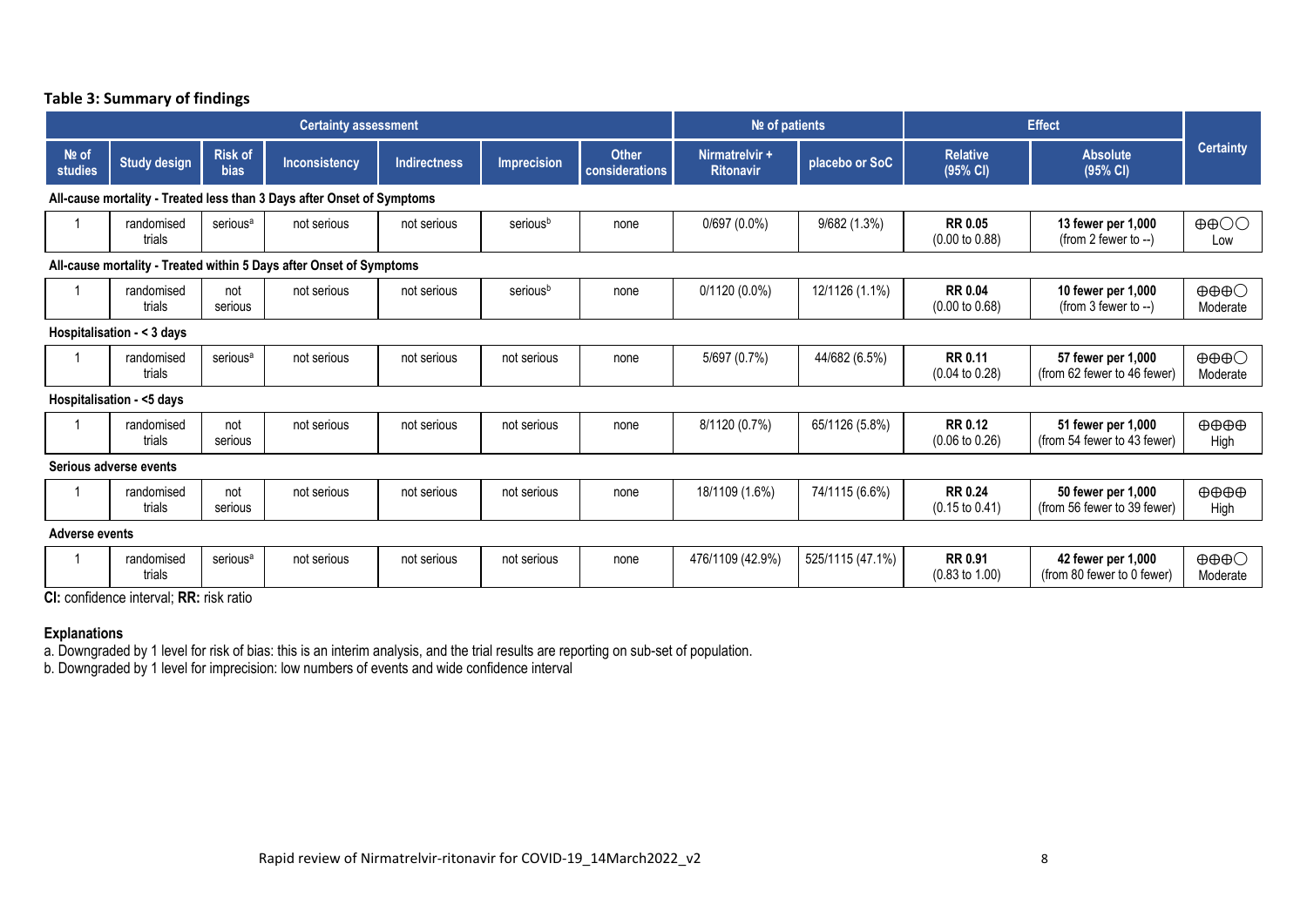# **Appendix 1: Evidence to decision framework**

| <b>Desirable Effects</b>                                  |                                                                                                                                                                                                                                       |                                              |                                                                                                                                                                                             |                                             |                                      |                                                          |                                                                                                                                                      |
|-----------------------------------------------------------|---------------------------------------------------------------------------------------------------------------------------------------------------------------------------------------------------------------------------------------|----------------------------------------------|---------------------------------------------------------------------------------------------------------------------------------------------------------------------------------------------|---------------------------------------------|--------------------------------------|----------------------------------------------------------|------------------------------------------------------------------------------------------------------------------------------------------------------|
| <b>JUDGEMENT</b>                                          | <b>RESEARCH EVIDENCE</b>                                                                                                                                                                                                              |                                              |                                                                                                                                                                                             |                                             |                                      |                                                          | <b>ADDITIONAL CONSIDERATIONS</b>                                                                                                                     |
| $\circ$ Trivial<br>o Small                                |                                                                                                                                                                                                                                       |                                              | Nirmatrelvir+RTV compared to placebo or SoC for COVID-19 management                                                                                                                         |                                             |                                      |                                                          | Benefit likely to be significantly less in those with previous infection<br>(% reduction in primary endpoint in those with baseline SARS CoV-        |
| o Moderate<br>x Large                                     |                                                                                                                                                                                                                                       |                                              | Anticipated absolute effects*<br>(95% CI)                                                                                                                                                   |                                             |                                      |                                                          | 2 serology positive was only 1.34% vs 10.25% in those whose<br>serology was negative).                                                               |
| o Varies<br>○ Don't know                                  | Outcomes                                                                                                                                                                                                                              | <b>Risk with</b><br>placebo or<br><b>SoC</b> | <b>Risk with</b><br>Nirmatrelvir+RTV                                                                                                                                                        | <b>Relative effect</b><br>(95% CI)          | $Ne$ of<br>participants<br>(studies) | Certainty of the<br>evidence<br>(GRADE)                  | Benefit likely to be significantly less in those with previous<br>vaccination.                                                                       |
|                                                           | All-cause mortality -<br>< 3 days of onset of 13 per 1,000<br>symptoms                                                                                                                                                                |                                              | 1 per 1,000<br>(0 to 12)                                                                                                                                                                    | RR 0.05<br>$(0.00 \text{ to } 0.88)$        | 1379<br>(1 RCT)                      | $\oplus$ $\oplus$<br>Lowa,b                              | Benefit unknown for key patient populations that were excluded,<br>including pregnant women and HIV patients with HIV viral loads<br>>400 copies/mL. |
|                                                           | All-cause mortality -<br>< 5 days of onset of 11 per 1,000<br>symptoms                                                                                                                                                                |                                              | 0 per 1,000<br>(0 to 7)                                                                                                                                                                     | <b>RR 0.04</b><br>$(0.00 \text{ to } 0.68)$ | 2246<br>(1 RCT)                      | $\oplus \oplus \oplus \bigcirc$<br>Moderateb             | Benefits potentially lower if infection caused by variant with<br>inherently lower risk of causing severe disease.                                   |
|                                                           | Hospitalisation - < 3<br>days                                                                                                                                                                                                         | 65 per 1,000                                 | 7 per 1,000<br>(3 to 18)                                                                                                                                                                    | RR 0.11<br>$(0.04 \text{ to } 0.28)$        | 1379<br>(1 RCT)                      | $\oplus \oplus \oplus \bigcirc$<br>Moderate <sup>a</sup> |                                                                                                                                                      |
|                                                           | Hospitalisation - <5<br>days                                                                                                                                                                                                          | 58 per 1,000                                 | 7 per 1,000<br>(3 to 15)                                                                                                                                                                    | <b>RR 0.12</b><br>$(0.06 \text{ to } 0.26)$ | 2246<br>(1 RCT)                      | $\oplus \oplus \oplus$<br>High                           |                                                                                                                                                      |
|                                                           | Serious adverse<br>events                                                                                                                                                                                                             | 66 per 1,000                                 | 16 per 1,000<br>(10 to 27)                                                                                                                                                                  | <b>RR 0.24</b><br>$(0.15 \text{ to } 0.41)$ | 2224<br>(1 RCT)                      | $\oplus \oplus \oplus$<br>High                           |                                                                                                                                                      |
|                                                           | Adverse events                                                                                                                                                                                                                        | 471 per<br>1,000                             | 428 per 1,000<br>(391 to 471)                                                                                                                                                               | <b>RR 0.91</b><br>$(0.83 \text{ to } 1.00)$ | 2224<br>(1 RCT)                      | $\oplus \oplus \oplus \bigcirc$<br>Moderate <sup>a</sup> |                                                                                                                                                      |
|                                                           | CI: confidence interval: RR: risk ratio                                                                                                                                                                                               |                                              | *The risk in the intervention group (and its 95% confidence interval) is based on the assumed risk in the comparison<br>group and the relative effect of the intervention (and its 95% CI). |                                             |                                      |                                                          |                                                                                                                                                      |
|                                                           | a. Downgraded by 1 level for risk of bias: this is an interim analysis, and the trial results are reporting on sub-set of population.<br>b. Downgraded by 1 level for imprecision: low numbers of events and wide confidence interval |                                              |                                                                                                                                                                                             |                                             |                                      |                                                          |                                                                                                                                                      |
| <b>Undesirable Effects</b>                                |                                                                                                                                                                                                                                       |                                              |                                                                                                                                                                                             |                                             |                                      |                                                          |                                                                                                                                                      |
| <b>JUDGEMENT</b>                                          | <b>RESEARCH EVIDENCE</b>                                                                                                                                                                                                              |                                              |                                                                                                                                                                                             |                                             |                                      |                                                          | <b>ADDITIONAL CONSIDERATIONS</b>                                                                                                                     |
| $\circ$ Large<br>o Moderate<br>x Small<br>$\circ$ Trivial | See Summary of findings table above.                                                                                                                                                                                                  |                                              |                                                                                                                                                                                             |                                             |                                      |                                                          | Drug side-effects largely consisted of GIT side-effects. Overall<br>rates of SAEs were lower in the active arm compared to placebo.                  |
| o Varies<br>O Don't know                                  |                                                                                                                                                                                                                                       |                                              |                                                                                                                                                                                             |                                             |                                      |                                                          |                                                                                                                                                      |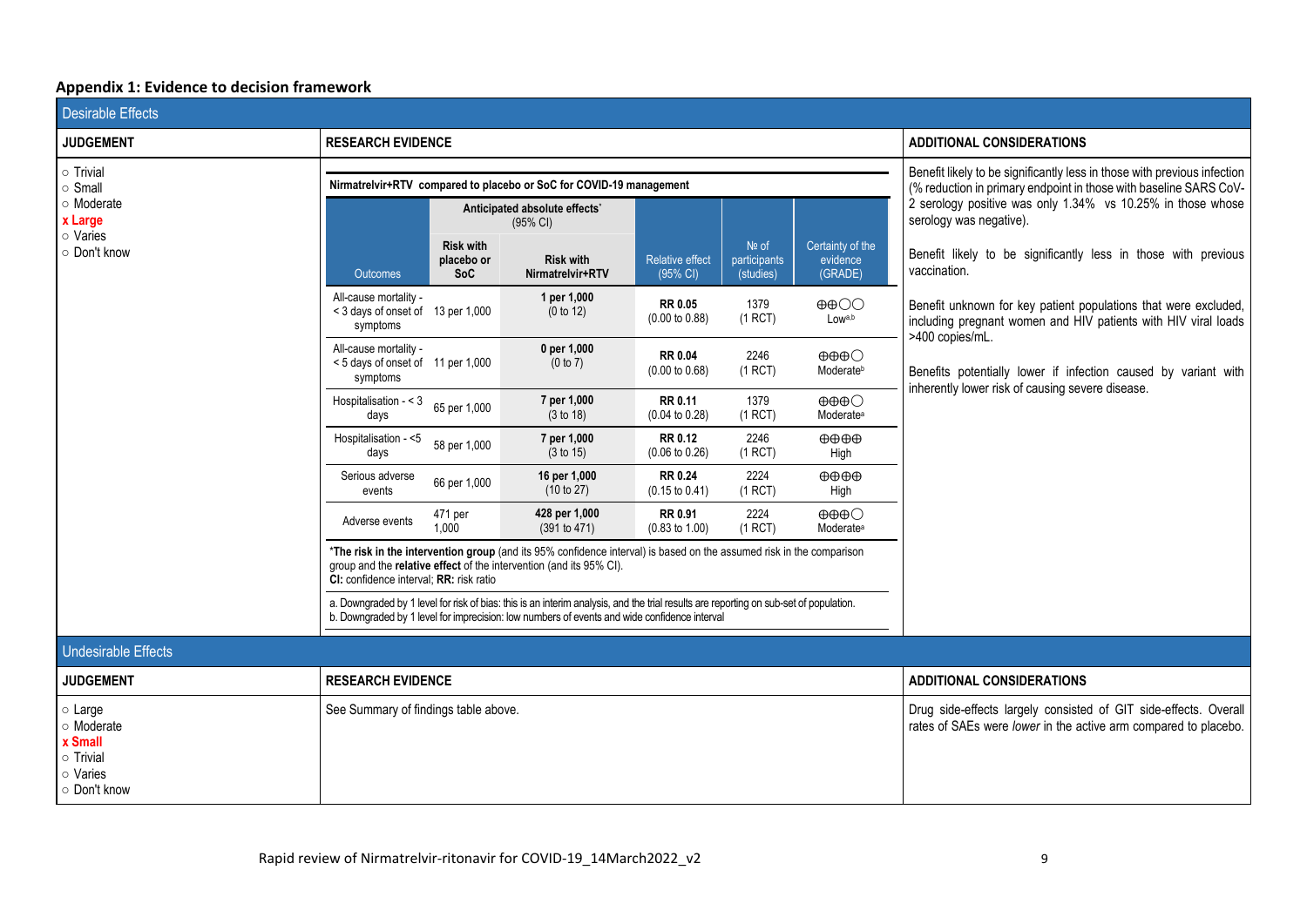| Certainty of evidence: What is the overall certainty of the evidence of effects?                                                                                                                                                        |                                                                                                                                                                                                                                                                 |                                                                                                                                                                                                                                                                                                                                                                                                              |
|-----------------------------------------------------------------------------------------------------------------------------------------------------------------------------------------------------------------------------------------|-----------------------------------------------------------------------------------------------------------------------------------------------------------------------------------------------------------------------------------------------------------------|--------------------------------------------------------------------------------------------------------------------------------------------------------------------------------------------------------------------------------------------------------------------------------------------------------------------------------------------------------------------------------------------------------------|
| <b>JUDGEMENT</b>                                                                                                                                                                                                                        | <b>RESEARCH EVIDENCE</b>                                                                                                                                                                                                                                        | <b>ADDITIONAL CONSIDERATIONS</b>                                                                                                                                                                                                                                                                                                                                                                             |
| o Very low<br>$\circ$ Low<br>X Moderate<br>$\circ$ High<br>○ No included studies                                                                                                                                                        | Low certainty of evidence for mortality.                                                                                                                                                                                                                        | Single RCT.<br>Low absolute numbers of deaths.                                                                                                                                                                                                                                                                                                                                                               |
|                                                                                                                                                                                                                                         | Values: Is there important uncertainty about or variability in how much people value the main outcomes?                                                                                                                                                         |                                                                                                                                                                                                                                                                                                                                                                                                              |
| <b>JUDGEMENT</b>                                                                                                                                                                                                                        | <b>RESEARCH EVIDENCE</b>                                                                                                                                                                                                                                        | <b>ADDITIONAL CONSIDERATIONS</b>                                                                                                                                                                                                                                                                                                                                                                             |
| o Important uncertainty or variability<br>○ Possibly important uncertainty or variability<br>X Probably no important uncertainty or variability<br>○ No important uncertainty or variability                                            | No survey data.                                                                                                                                                                                                                                                 | There is a lack of research evidence from stakeholders. Although<br>a survival benefit is likely to be valued, reduced hospitalisation is<br>also likely to be highly desirable when health systems are under<br>pressure. Concern has been expressed that prescribers would<br>refuse to restrict use to those with increased risk, but would feel<br>ethically compelled to treat all identified patients. |
|                                                                                                                                                                                                                                         | Balance of effects: Does the balance between desirable and undesirable effects favor the intervention or the comparison?                                                                                                                                        |                                                                                                                                                                                                                                                                                                                                                                                                              |
| <b>JUDGEMENT</b>                                                                                                                                                                                                                        | <b>RESEARCH EVIDENCE</b>                                                                                                                                                                                                                                        | <b>ADDITIONAL CONSIDERATIONS</b>                                                                                                                                                                                                                                                                                                                                                                             |
| o Favors the comparison<br>o Probably favors the comparison<br>o Does not favor either the intervention or the<br>comparison<br>x Probably favors the intervention<br>$\circ$ Favors the intervention<br>$\circ$ Varies<br>○ Don't know | The committee judged that balance of effects probably favours nirmatrelvir+RTV compared to standard of care in<br>unvaccinated adults suspected of being at high risk for severe disease with confirmed Covid-19 treated within 5 days of<br>symptoms starting. | Benefits are substantial, undesirable effects are<br>minor.                                                                                                                                                                                                                                                                                                                                                  |
| Resources required: How large are the resource requirements (costs)?                                                                                                                                                                    |                                                                                                                                                                                                                                                                 |                                                                                                                                                                                                                                                                                                                                                                                                              |
| <b>JUDGEMENT</b>                                                                                                                                                                                                                        | <b>RESEARCH EVIDENCE</b>                                                                                                                                                                                                                                        | <b>ADDITIONAL CONSIDERATIONS</b>                                                                                                                                                                                                                                                                                                                                                                             |
| o Large costs<br>○ Moderate costs<br>○ Negligible costs and savings<br>o Moderate savings<br>o Large savings<br>○ Varies<br>x Don't know                                                                                                |                                                                                                                                                                                                                                                                 | Cost unknown for local use and not SAHPRA registered.<br>Uncertainty regarding generic licensing of nirmatrelvir<br>\$US 530 per treatment course                                                                                                                                                                                                                                                            |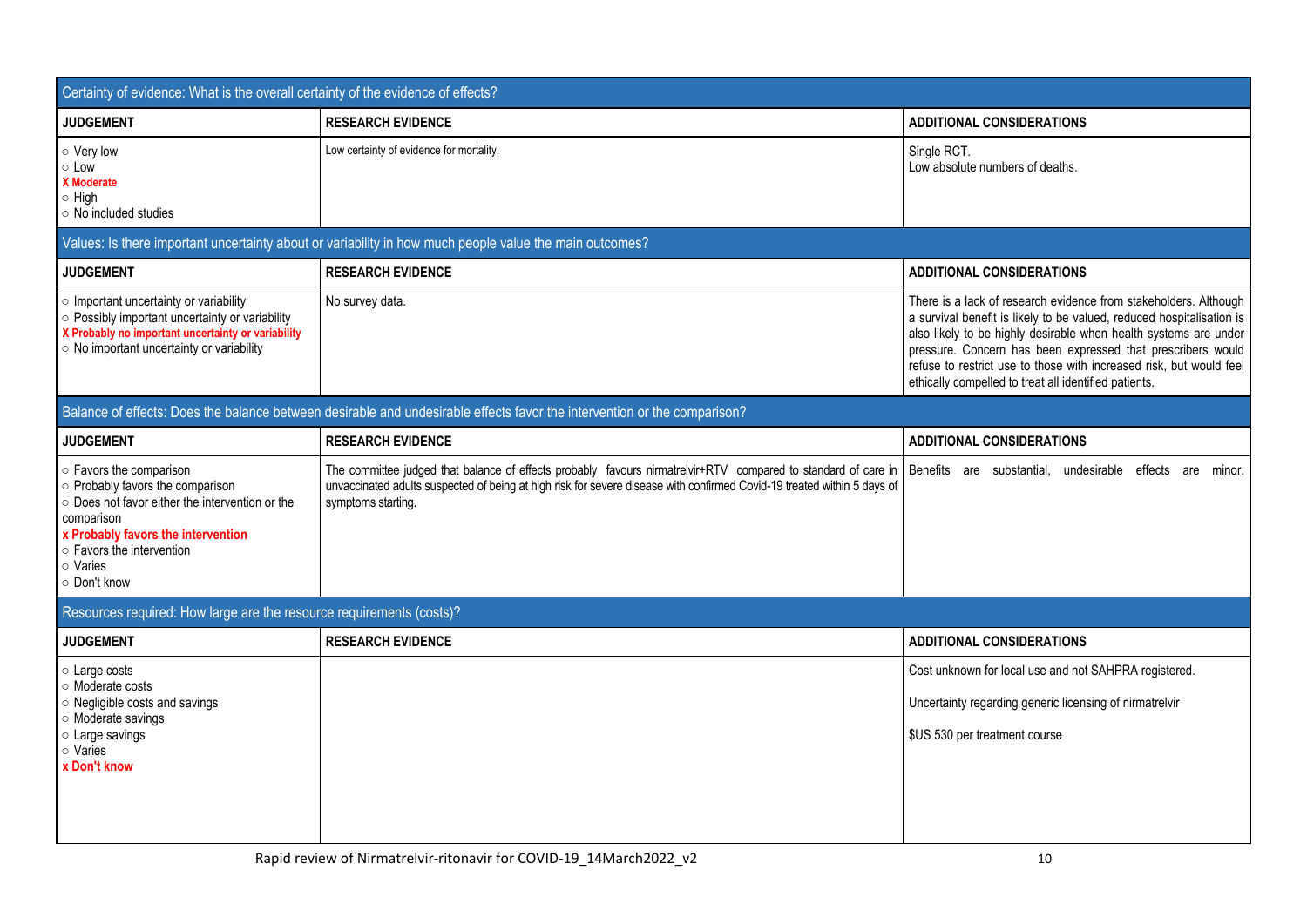|                                                                                                                                                                                                                                      | Cost effectiveness: Does the cost-effectiveness of the intervention favor the intervention or the comparison?                               |                                                                                                                                                                                                                                                                                                                                                                                                                                                                                                                                                                        |
|--------------------------------------------------------------------------------------------------------------------------------------------------------------------------------------------------------------------------------------|---------------------------------------------------------------------------------------------------------------------------------------------|------------------------------------------------------------------------------------------------------------------------------------------------------------------------------------------------------------------------------------------------------------------------------------------------------------------------------------------------------------------------------------------------------------------------------------------------------------------------------------------------------------------------------------------------------------------------|
| <b>JUDGEMENT</b>                                                                                                                                                                                                                     | <b>RESEARCH EVIDENCE</b>                                                                                                                    | <b>ADDITIONAL CONSIDERATIONS</b>                                                                                                                                                                                                                                                                                                                                                                                                                                                                                                                                       |
| o Favors the comparison<br>o Probably favors the comparison<br>o Does not favor either the intervention or the<br>comparison<br>o Probably favors the intervention<br>o Favors the intervention<br>○ Varies<br>X No included studies | No included studies.                                                                                                                        | Local cost unknown currently.                                                                                                                                                                                                                                                                                                                                                                                                                                                                                                                                          |
| Equity: What would be the impact on health equity?                                                                                                                                                                                   |                                                                                                                                             |                                                                                                                                                                                                                                                                                                                                                                                                                                                                                                                                                                        |
| <b>JUDGEMENT</b>                                                                                                                                                                                                                     | <b>RESEARCH EVIDENCE</b>                                                                                                                    | <b>ADDITIONAL CONSIDERATIONS</b>                                                                                                                                                                                                                                                                                                                                                                                                                                                                                                                                       |
| $\circ$ Reduced equity<br><b>X Probably reduced</b><br>o Probably no impact<br>○ x Probably increased<br>o Increased equity<br>○ Varies<br>O Don't know                                                                              | It is unclear when a product will be registered in South Africa and at what price. The affordability of the product<br>could impact equity. | Medicine may have different availability and/or costs in private vs<br>public sectors.                                                                                                                                                                                                                                                                                                                                                                                                                                                                                 |
| Acceptability: Is the intervention acceptable to key stakeholders?                                                                                                                                                                   |                                                                                                                                             |                                                                                                                                                                                                                                                                                                                                                                                                                                                                                                                                                                        |
| <b>JUDGEMENT</b>                                                                                                                                                                                                                     | <b>RESEARCH EVIDENCE</b>                                                                                                                    | <b>ADDITIONAL CONSIDERATIONS</b>                                                                                                                                                                                                                                                                                                                                                                                                                                                                                                                                       |
| $\circ$ No<br>○ Probably no<br>o Probably yes<br>⊙ Yes<br>○ Varies<br><b>X</b> Don't know                                                                                                                                            | No research evidence is available.                                                                                                          |                                                                                                                                                                                                                                                                                                                                                                                                                                                                                                                                                                        |
| Feasibility: Is the intervention feasible to implement?                                                                                                                                                                              |                                                                                                                                             |                                                                                                                                                                                                                                                                                                                                                                                                                                                                                                                                                                        |
| <b>JUDGEMENT</b>                                                                                                                                                                                                                     | <b>RESEARCH EVIDENCE</b>                                                                                                                    | <b>ADDITIONAL CONSIDERATIONS</b>                                                                                                                                                                                                                                                                                                                                                                                                                                                                                                                                       |
| $\circ$ No<br>X Probably no<br>o Probably yes<br>⊙ Yes<br>○ Varies<br>O Don't know                                                                                                                                                   | No products have yet been registered in South Africa (innovator nor generic formulations).                                                  | Access to a SAHPRA-approved generic formulation is not currently<br>available. Cost of treatment is unknown and global supply is<br>already limited by the number of units that be manufactured and<br>sold already.<br>Requires a patient to test for COVID, get the result and get the<br>medication within 5 days from symptom onset. The indication would<br>be for confirmed COVID-19 by rapid or PCR, and not purely PCR<br>confirmed. Requires moderately complex selection of patients to<br>ensure the medicine is only given to those at high risk of severe |